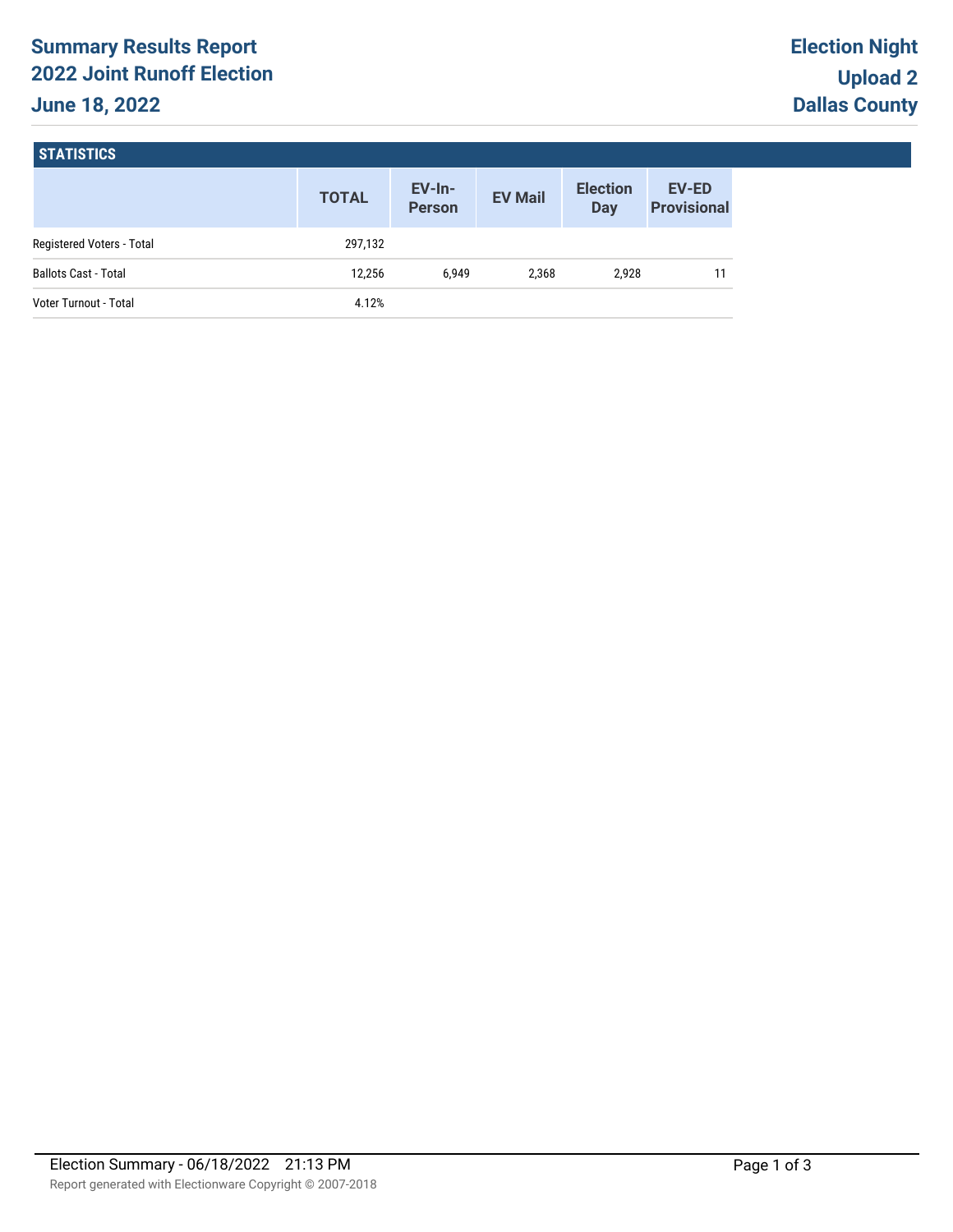# **Carrollton For Member of Council, Place 3 -Unexpired Term Carrollton**

Vote For 1

|                         | <b>TOTAL</b> | <b>VOTE %</b> | <b>EV-In-</b><br><b>Person</b> | <b>EV Mail</b> | <b>Election</b><br><b>Day</b> | EV-ED<br><b>Provisional</b> |
|-------------------------|--------------|---------------|--------------------------------|----------------|-------------------------------|-----------------------------|
| <b>Richard Fleming</b>  | 448          | 54.30%        | 303                            | 145            | 0                             | 0                           |
| Daisy Palomo            | 377          | 45.70%        | 255                            | 122            | 0                             | 0                           |
| <b>Total Votes Cast</b> | 825          | 100.00%       | 558                            | 267            | $\bf{0}$                      | 0                           |

#### **Duncanville Mayor Duncanville**

Vote For 1

|                         | <b>TOTAL</b> | VOTE %  | EV-In-<br>Person | <b>EV Mail</b> | <b>Election</b><br>Day | <b>EV-ED</b><br><b>Provisional</b> |
|-------------------------|--------------|---------|------------------|----------------|------------------------|------------------------------------|
| Mark D. Cooks           | 825          | 47.33%  | 701              | 121            | 0                      | 3                                  |
| Barry L. Gordon         | 918          | 52.67%  | 811              | 106            | 0                      |                                    |
| <b>Total Votes Cast</b> | 1,743        | 100.00% | 1,512            | 227            | 0                      | 4                                  |

# **Garland For Member of Council, District 5 Garland District 05**

Vote For 1

|                         | <b>TOTAL</b> | VOTE %  | EV-In-<br>Person | <b>EV Mail</b> | <b>Election</b><br><b>Day</b> | <b>EV-ED</b><br><b>Provisional</b> |
|-------------------------|--------------|---------|------------------|----------------|-------------------------------|------------------------------------|
| Margaret A. Lucht       | 175          | 58.92%  | 102              | 55             | 18                            | 0                                  |
| Jon Dehn                | 122          | 41.08%  | 92               | 19             | 11                            |                                    |
| <b>Total Votes Cast</b> | 297          | 100.00% | 194              | 74             | 29                            | $\bf{0}$                           |

### **Irving For Member of Council, Single Member District 1 Irving District 01**

Vote For 1

|                         | <b>TOTAL</b> | VOTE %  | EV-In-<br>Person | <b>EV Mail</b> | <b>Election</b><br><b>Day</b> | EV-ED<br><b>Provisional</b> |
|-------------------------|--------------|---------|------------------|----------------|-------------------------------|-----------------------------|
| <b>Tony Grimes</b>      | 324          | 44.20%  | 154              | 55             | 115                           | 0                           |
| John Bloch              | 409          | 55.80%  | 264              | 16             | 129                           | 0                           |
| <b>Total Votes Cast</b> | 733          | 100.00% | 418              | 71             | 244                           | 0                           |